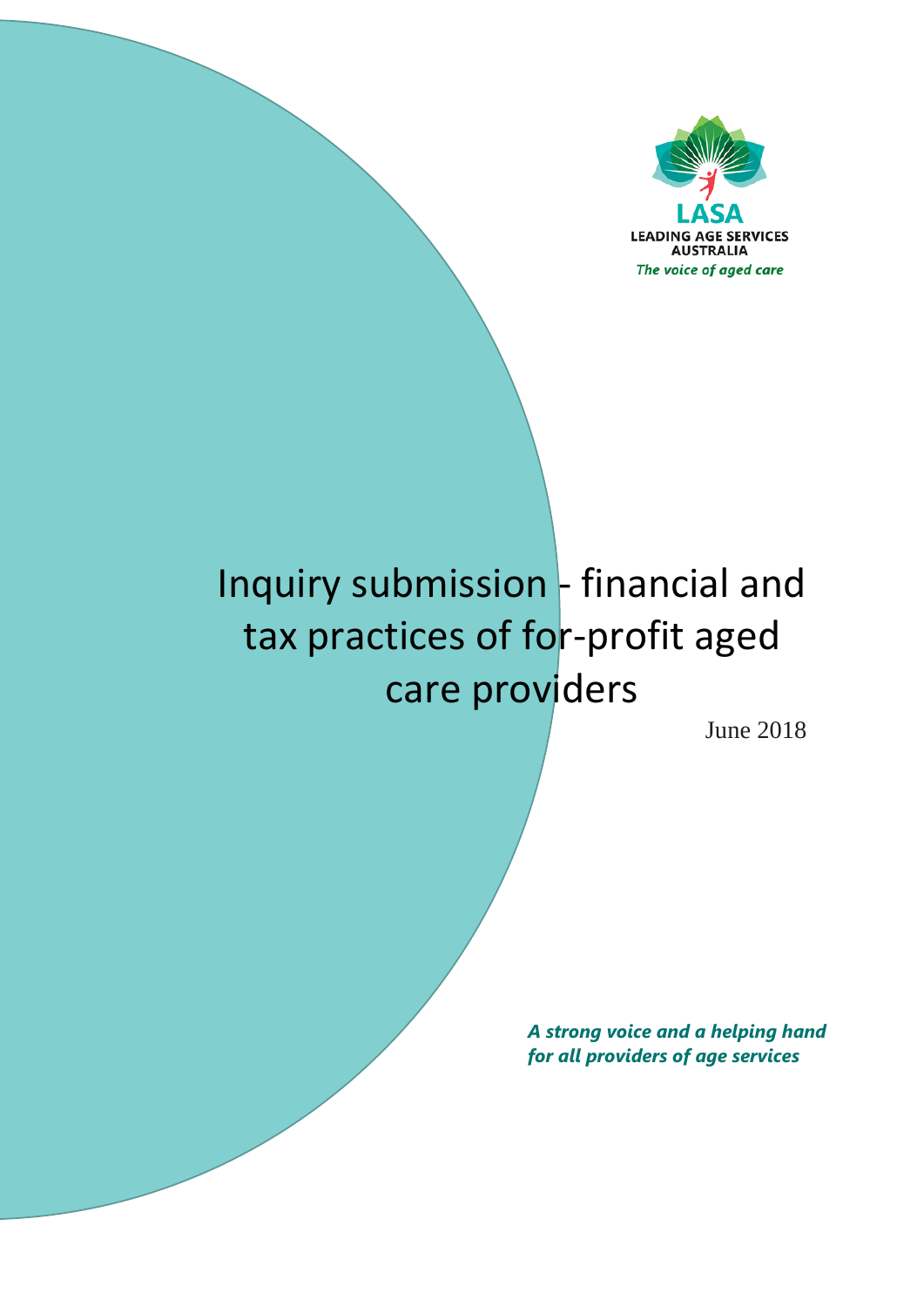# **Contents**

|                              | <b>Topic</b>                                         | Page           |  |  |  |  |  |
|------------------------------|------------------------------------------------------|----------------|--|--|--|--|--|
| $\mathbf{1}$                 | Executive summary                                    | 3              |  |  |  |  |  |
| $\overline{2}$               | Leading Age Services Australia                       | $\overline{4}$ |  |  |  |  |  |
| 3                            | The Inquiry                                          | $\overline{4}$ |  |  |  |  |  |
| 4                            | The context for aged care, including growing demand  | 5              |  |  |  |  |  |
| Term of reference a)         |                                                      |                |  |  |  |  |  |
| A1                           | Characteristics of the aged care sector              | 6              |  |  |  |  |  |
| A2                           | What is the Tax Justice Network Report saying?       | $\overline{7}$ |  |  |  |  |  |
| A3                           | Observations on profit and tax                       | $\overline{7}$ |  |  |  |  |  |
| A4                           | Further analysis                                     | 10             |  |  |  |  |  |
| Terms of reference b) and c) |                                                      |                |  |  |  |  |  |
| BC <sub>1</sub>              | Aged care quality and accountability                 | 13             |  |  |  |  |  |
| BC <sub>2</sub>              | Current developments on probity                      | 14             |  |  |  |  |  |
| BC <sub>3</sub>              | A sustainable aged care funding strategy is needed   | 15             |  |  |  |  |  |
| BC4                          | An integrated approach to workforce issues is needed | 16             |  |  |  |  |  |
| Term of reference d)         |                                                      |                |  |  |  |  |  |
| D1                           | The importance of the for-profit aged care sector    | 18             |  |  |  |  |  |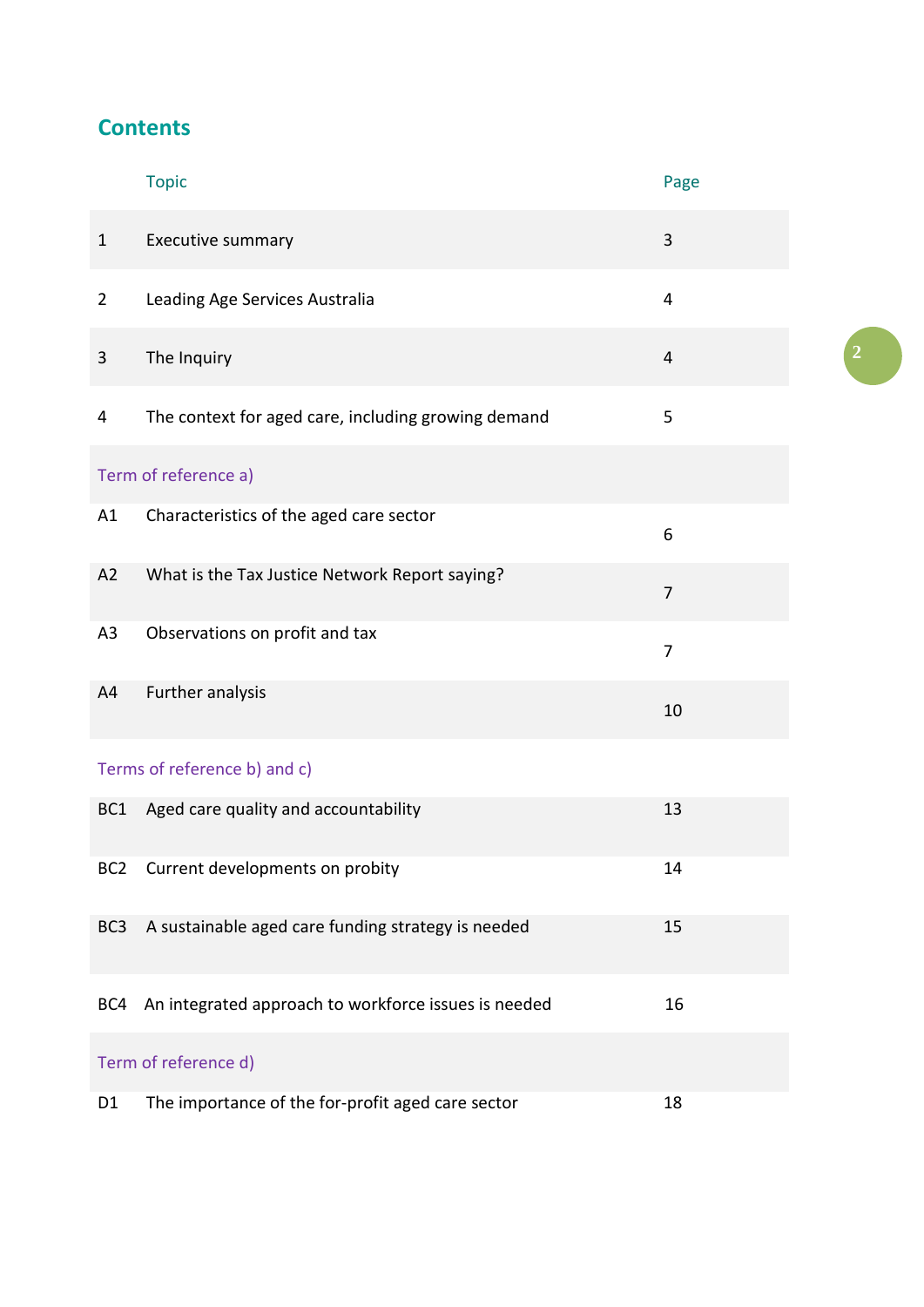## **1. Executive Summary**

A report by the Australian Tax Justice Network<sup>[1](#page-2-0)</sup> is understood to be a key input to this Inquiry. This report has recommended that any company receiving more than \$10 million in federal funding in any year should be required to file a complete audited annual financial statement with the Australian Securities and Investments Commission (ASIC). It also recommended public and private companies be required to fully disclose all transactions between trusts and related entities.

The Australian Taxation Office, the Australian Competition and Consumer Commission and ASIC provide a suitable regulatory framework to deal with business practices in the for-profit sector. For the aged care sector, there is also extensive reporting to the Department of Health, which reflects the importance of accountability for the public funds the sector receives. The Aged Care Financing Authority is the appropriate body for financing of aged care.

The Commonwealth Government contributes around 75% of the expenditure in aged care in Australia. The 2018-19 Budget announced that an additional \$5 billion would be spent on aged care over 5 years, and the forward estimates include significant new funding for home care places and 13,500 residential aged care places in 2018-19.

Yet within the Budget forward estimates, funds have been redirected from residential aged care growth to home care. There has been debate in the Estimates Committee hearings about the legitimacy of claiming the \$5 billion in additional funding. Nevertheless, growing demand for home care is legitimate and must be addressed, but the sustainability of residential aged care is under threat. LASA has called for both immediate funding support for residential aged care and a sustainable aged care funding strategy to provide certainty in the medium to long-term.

The Tax Justice Network Report found that in 2015-16, the six largest for-profit aged care providers, including BUPA, Opal Aged Care, Regis Healthcare, Estia Health, Japara and Allity, received over \$2.17 billion in government subsidies, made after-tax profits of \$210 million and paid around \$154 million in tax. This submission includes detailed analysis of the Tax Justice Network's critique. LASA notes that tax paid is aligned with the company tax rate.

LASA sought consultant advice in preparing this submission. LASA notes that StewartBrown will be making a submission to this Inquiry and LASA considers that its analysis brings a balanced, professional accounting view to the issues raised by the Tax Justice Network.

The Tax Justice Network makes linkages between revenue and tax payable, yet tax is paid on profit not revenue. It is important to recognise that the Tax Justice Network Report relies solely on publicly available information in relation to the companies and identifies no evidence of tax avoidance. Rather, it infers that the scale of revenues and complexity of corporate structures implies improper dealings.

StewartBrown has undertaken some analysis of Return on Assets Employed (ROA) for the sector generally. The ROA for 2015-16 was approximately 1.7%, and this declined to approximately 1.2% for 2016-17, with a forecast of around 0.5% for 2017-18. This is hardly a viable return for aged care provider organisations and supports LASA's urgent call for a sustainable funding strategy for residential aged care.

<span id="page-2-0"></span> <sup>1</sup> *Tax avoidance by For-profit aged care companies: Profit Shifting on Public Funds*, May 2018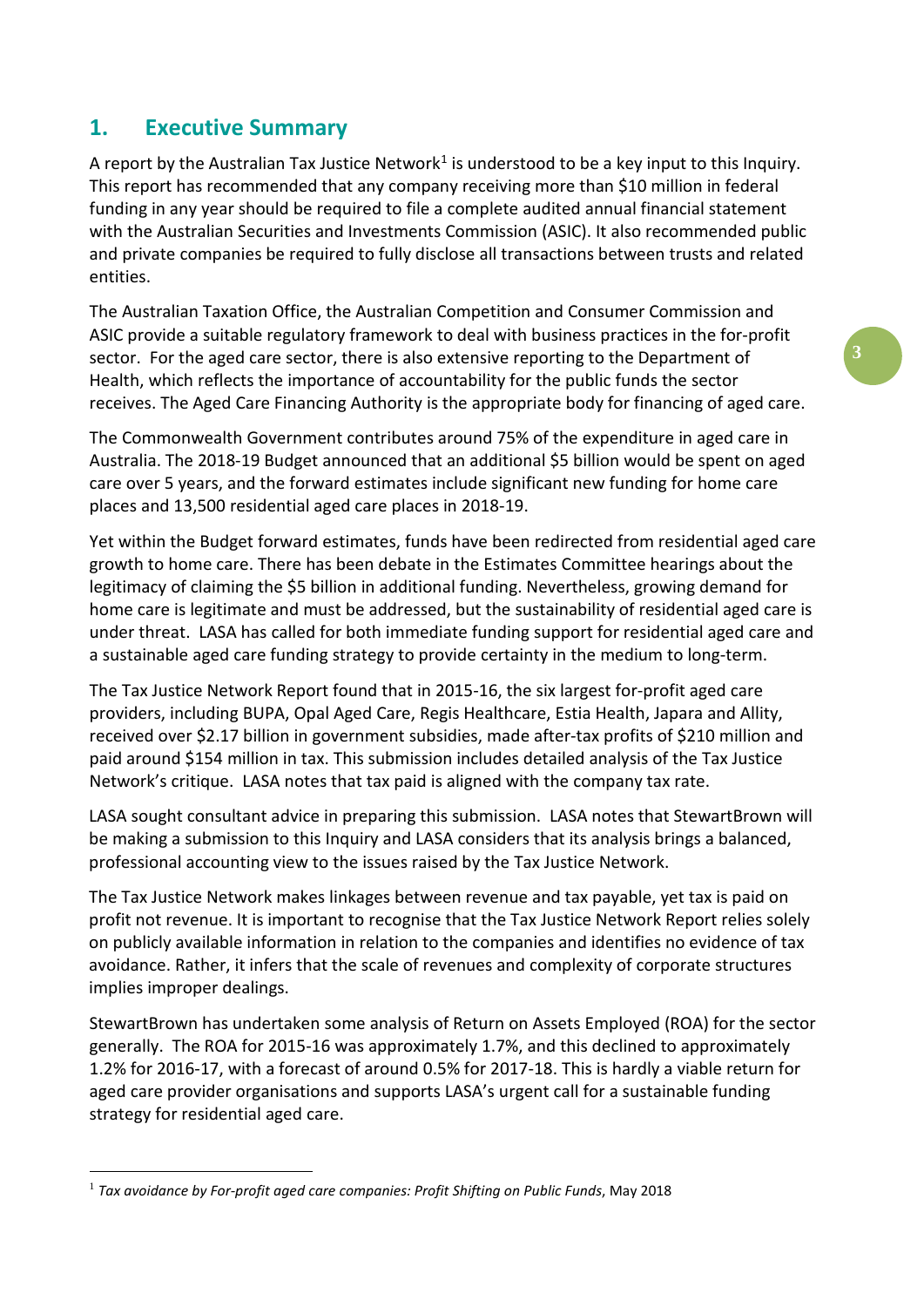## **2. Leading Age Services Australia**

Leading Age Services Australia (LASA) is the national peak body representing and supporting providers of age services across residential care, home care and retirement living. Our purpose is to enable a high performing, respected and sustainable age services industry delivering affordable, accessible, quality care and services for older Australians. We represent our Members by advocating their views on issues of importance and we support our Members by providing information, services, training and events that enhance performance and sustainability.

LASA's membership base is made up of organisations providing care, support and services to older Australians. Our Members include private, not-for-profit, faith-based and government operated organisations providing age services across residential aged care, home care and retirement living. 57% of our Members are not-for-profit, 33% are for-profit providers and 10% of our Members are government providers. Our diverse membership base provides LASA with the ability to speak with credibility and authority on issues of importance to older Australians and the age services industry.

## **3. The Inquiry**

On 10 May 2018 the following matter was referred to the Economics References Committee for inquiry and report by **14 August 2018.**

The financial and tax practices of for-profit aged care providers, with particular reference to:

- a) the use of any tax avoidance or aggressive tax minimisation strategies;
- b) the associated impacts on the quality of service delivery, the sustainability of the sector, or value for money for government;
- c) the adequacy of accountability and probity mechanisms for the expenditure of taxpayer money;
- d) whether current practices meet public expectations; and
- e) any other related matters.

LASA understands that a key input to the inquiry was a Report by the Tax Justice Network, *Tax avoidance by for-profit aged care companies: profit shifting on public funds*, May 2018 (the Tax Justice Network Report)<sup>2</sup>. This Report was commissioned by the Australian Nurses and Midwifery Federation, which has launched a petition calling for greater transparency in the funding of the for-profit aged care sector and is currently conducting a national campaign calling for legislated nurse to resident ratios in residential aged care facilities.

<span id="page-3-0"></span> <sup>2</sup> [https://d3n8a8pro7vhmx.cloudfront.net/taxjusticeorgau/pages/59/attachments/original/1525175963/TJN\\_For-](https://d3n8a8pro7vhmx.cloudfront.net/taxjusticeorgau/pages/59/attachments/original/1525175963/TJN_For-Profit_Aged_Care_Report.pdf?1525175963)[Profit\\_Aged\\_Care\\_Report.pdf?1525175963](https://d3n8a8pro7vhmx.cloudfront.net/taxjusticeorgau/pages/59/attachments/original/1525175963/TJN_For-Profit_Aged_Care_Report.pdf?1525175963)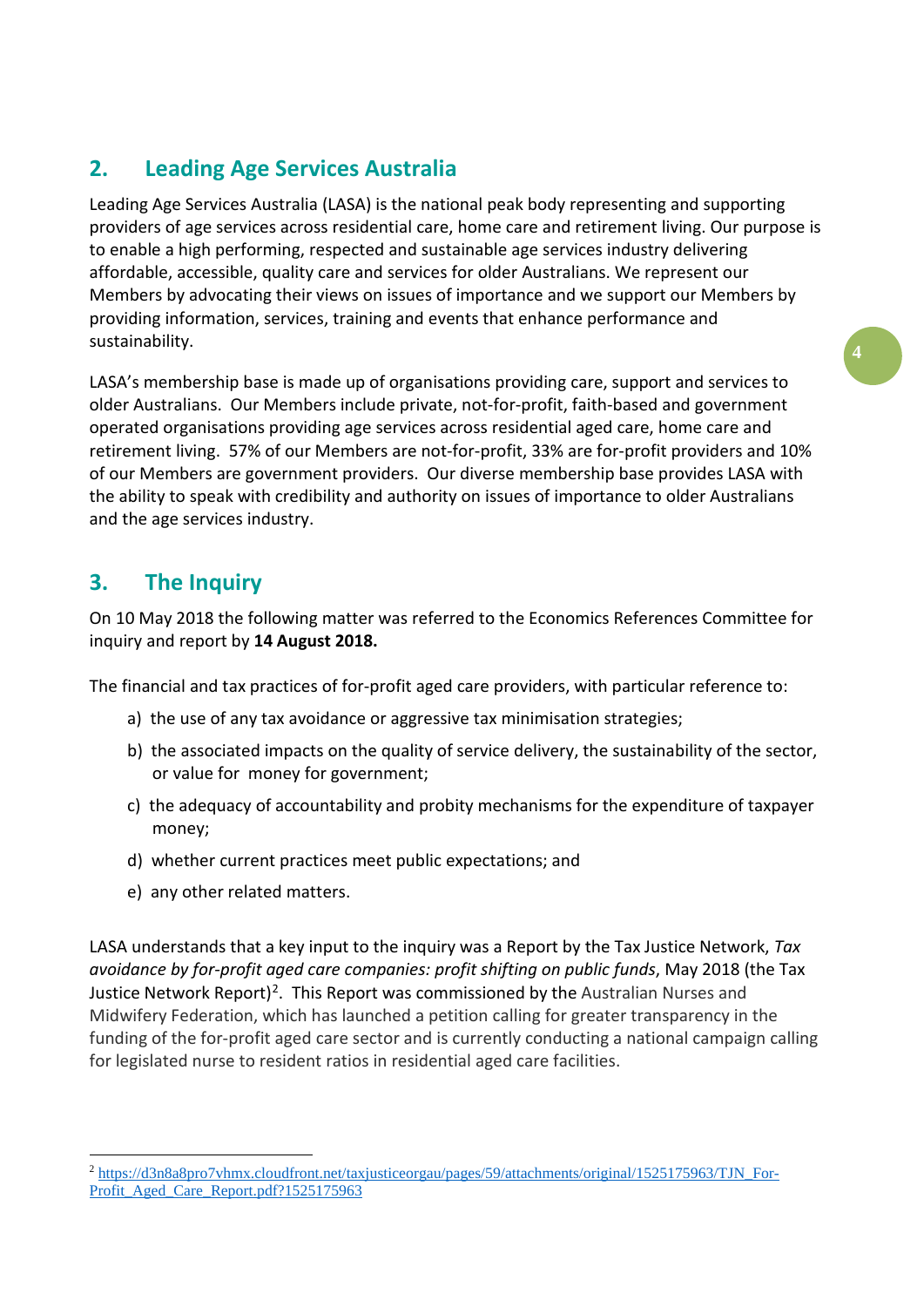The report found that in 2015-16, the six largest for-profit aged care providers, including BUPA, Opal Aged Care, Regis Healthcare, Estia Health, Japara and Allity, received over \$2.17 billion in government subsidies, made after-tax profits of \$210 million and paid around \$154 million in tax.

The report recommended any company receiving more than \$10 million in federal funding in any year be required to file a complete audited annual financial statement with the Australian Securities and Investments Commission (ASIC).

It also recommended public and private companies be required to fully disclose all transactions between trusts and related entities.

The Tax Justice Network Report is not focused on the LASA Membership, yet there are key observations that LASA wants to make on behalf of its Members, in relation to both the Tax Justice Network Report and the Inquiry.

## **4. The context for aged care including growing demand**

LASA notes the demographic data in the Tax Justice Network Report. LASA agrees that the aged care sector is critical to the well-being of older Australians, especially with demographic change resulting in greater demand for aged care services. Responsive, flexible and innovative aged care choices are needed and these need to be affordable.

Older people are a growing proportion of Australia's population; in 2016, 15% (one in seven) Australians were aged 65 years or older. By 2056 this percentage is expected to grow to 22% (8.7 million).

The need for aged care services is increasing. Between 2015– 2016 almost 214,000 people entered aged care in Australia. On average, older people in Australia spend three years in permanent residential care, just over two years in home care, and one and a half months in respite care.

The Commonwealth Government contributes around 75% of the expenditure in aged care in Australia, which is around 96% of the total funding on aged care from Commonwealth and State Governments. Government recurrent spending on aged care services in Australia was \$17.4 billion Australian dollars (AUD) in 2016-2017, with residential aged care services accounting for 69.3% (\$12.1 billion AUD).

The 2018-19 Budget announced that an additional \$5 billion would be spent on aged care over 5 years, and the forward estimates include significant new funding for home care places and 13,500 residential aged care places in 2018-19.

Yet within the Budget forward estimates, funds have been redirected from residential aged care growth to home care. Meeting demand for home care is legitimate and must be addressed, but the sustainability of residential aged care is under threat. LASA has called for both immediate funding support for residential aged care and a sustainable aged care funding strategy to provide certainty in the medium to long-term. Further details are provided in Section BC3.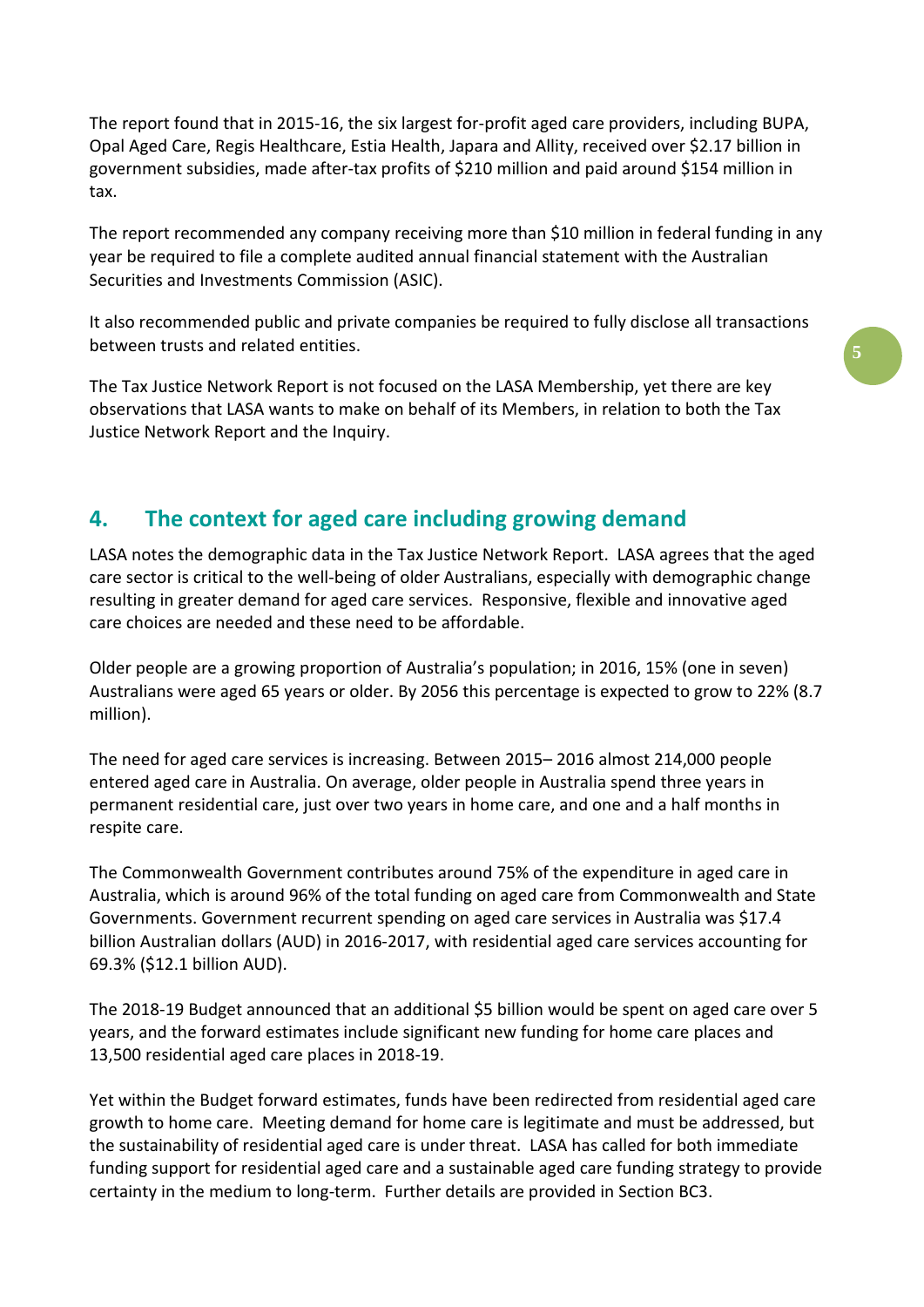# **Term of Reference a) the use of any tax avoidance or aggressive tax minimisation strategies**

## **A1 Characteristics of the residential aged care sector**

The 2017 Aged Care Financing Authority Report (ACFA) $3$  is a rich source of data to understand the sector.

At 30 June 2016, there were 949 residential care providers operating 195,825 residential care places in Australia. This compares with 972 operating 192,370 places as at 30 June 2015. As the residential care industry matures, some providers are seeking to expand the scale of their businesses. As a result, there has been a consolidation of industry providers.

The dominant ownership entity for residential care operators is not for profit, as employed by religious, charitable and community-based organisations. They represent 54 per cent of providers and operate 56 per cent of all residential aged care places. For profit providers account for 35 per cent of providers and 39 per cent of places. The remaining providers and places are state and territory and local government-owned providers.

Page 5 of the Tax Justice Report claims that there has been rapid growth in the size and spread of for-profit companies. Analysis of Department of Health data shows that as a percentage of total beds, the for profit sector held 36.2% in 2013 and 39.7% in 2017<sup>4</sup>. This would not appear to be at all unreasonable given the size and importance of the residential aged care sector.

Most private operators in the industry are small, family run businesses that have in some cases been transferred from one generation to another. The majority of residential care providers (616 or 65 per cent) operate only one residential care home. These single home providers account for 45,676 or 23 per cent of all operational residential care places. Conversely, 19 providers (private and not for profit) operate more than 20 homes, but they account for 53,782 or 27 per cent of operational places. The Tax Justice Network Report is focussed on the six largest for profit providers, which include international companies such as Bupa.

<span id="page-5-0"></span> <sup>3</sup> [https://agedcare.health.gov.au/reform/aged-care-financing-authority/2017-report-on-the-funding-and-financing-of](https://agedcare.health.gov.au/reform/aged-care-financing-authority/2017-report-on-the-funding-and-financing-of-the-aged-care-industry)[the-aged-care-industry](https://agedcare.health.gov.au/reform/aged-care-financing-authority/2017-report-on-the-funding-and-financing-of-the-aged-care-industry)

<span id="page-5-1"></span><sup>&</sup>lt;sup>4</sup> The StewartBrown submission to the Inquiry covers this in detail.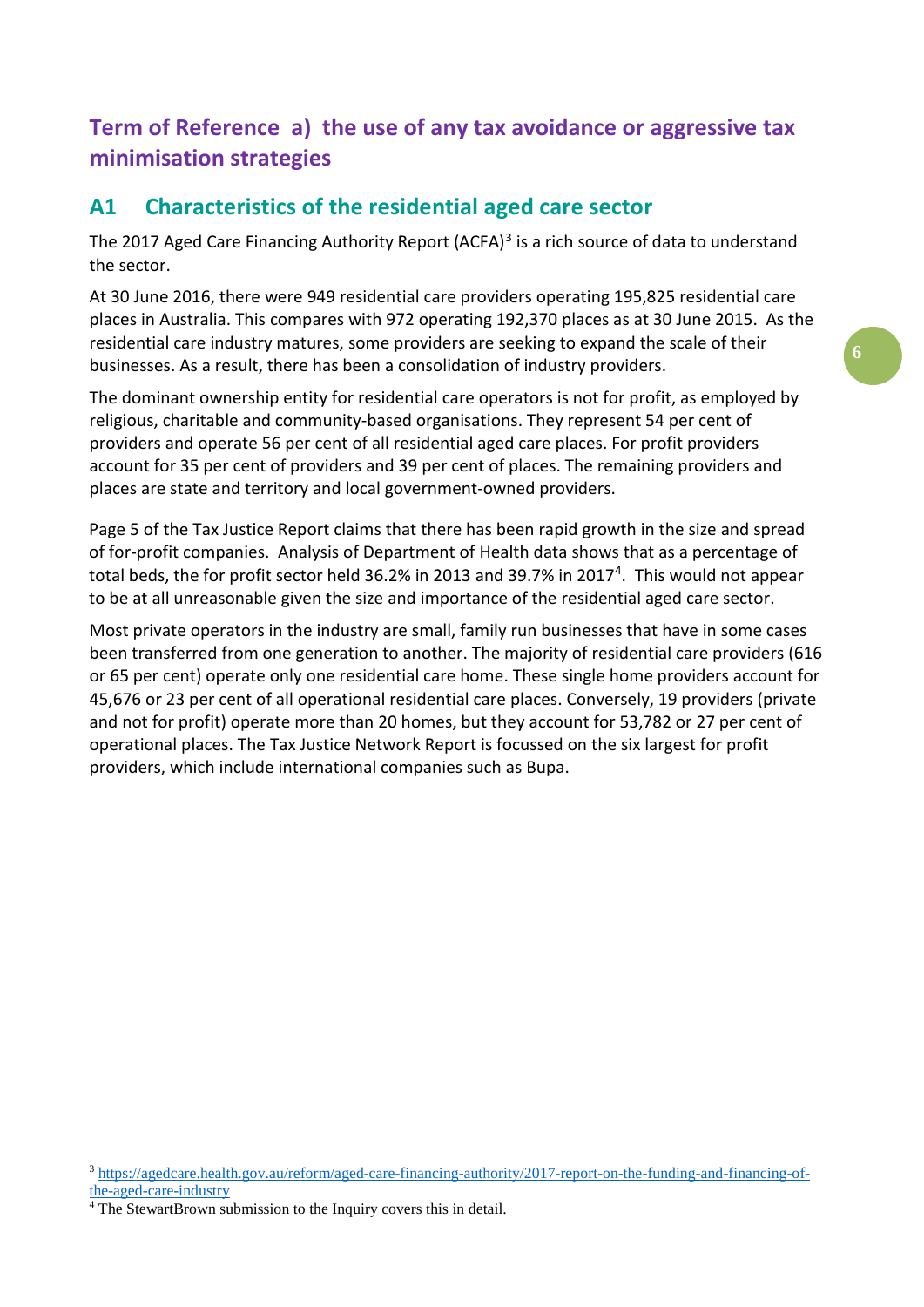





LASA's Members typically operate on a smaller scale with less complex business structures, generally without overseas subsidiaries. The Tax Justice Network Report says that "Complex corporate structures with extensive related party transactions are a hallmark of aggressive tax avoidance. Related party transactions are frequently used to shift profits to jurisdictions or entities with lower tax rates or other tax benefits. For Bupa, the lease payments to a related party are significantly larger than the reported after tax profit." Yet evidence is not provided of actual tax avoidance by the companies covered by the Tax Justice Network Report.

## **A2 What is the Tax Justice Network Report saying?**

The table below is from page 11 of the Tax Justice Report. The tax payable compared to the taxable income is around 30%, aligned with the company tax rate. Thus, the key line of inquiry seems to be around the legitimacy of getting from total income to taxable income.

| (\$ millions) | 2015/16                |                          |           |                | 2014/15                |                          |           |                |
|---------------|------------------------|--------------------------|-----------|----------------|------------------------|--------------------------|-----------|----------------|
| Company       | <b>Total</b><br>income | <b>Taxable</b><br>income | % Taxable | Tax<br>payable | <b>Total</b><br>income | <b>Taxable</b><br>income | % Taxable | Tax<br>payable |
| Bupa (total)  | \$7,484.9              | \$352.9                  | 4.7%      | \$104.7        | \$6,743.4              | \$334.5                  | 5.0%      | \$96.3         |
| Opal          | \$527.2                | \$7.9                    | 1.5%      | \$2.4          | \$236.9                | \$0.0                    | 0.0%      | \$0.0          |
| <b>Regis</b>  | S484.4                 | \$68.7                   | 14.2%     | \$20.6         | \$481.5                | \$46.2                   | 9.6%      | \$13.8         |
| Estia         | S447.4                 | \$58.3                   | 13.0%     | \$17.5         | \$285.8                | \$15.5                   | 5.4%      | \$4.7          |
| <b>Japara</b> | \$333.9                | \$29.4                   | 8.8%      | \$8.8          | \$285.6                | \$20.9                   | 7.3%      | \$6.3          |
| <b>Allity</b> | \$315.6                | \$0.0                    | 0.0%      | \$0.0          | \$298.8                | \$0.0                    | 0.0%      | \$0.0          |
| <b>TOTALS</b> | \$9,593.0              | \$517.2                  | 5.4%      | \$154.0        | \$8,332.0              | S417.1                   | 5.0%      | \$121.0        |

#### Table 2: ATO Corporate Tax Transparency Data 2015/16 & 2014/15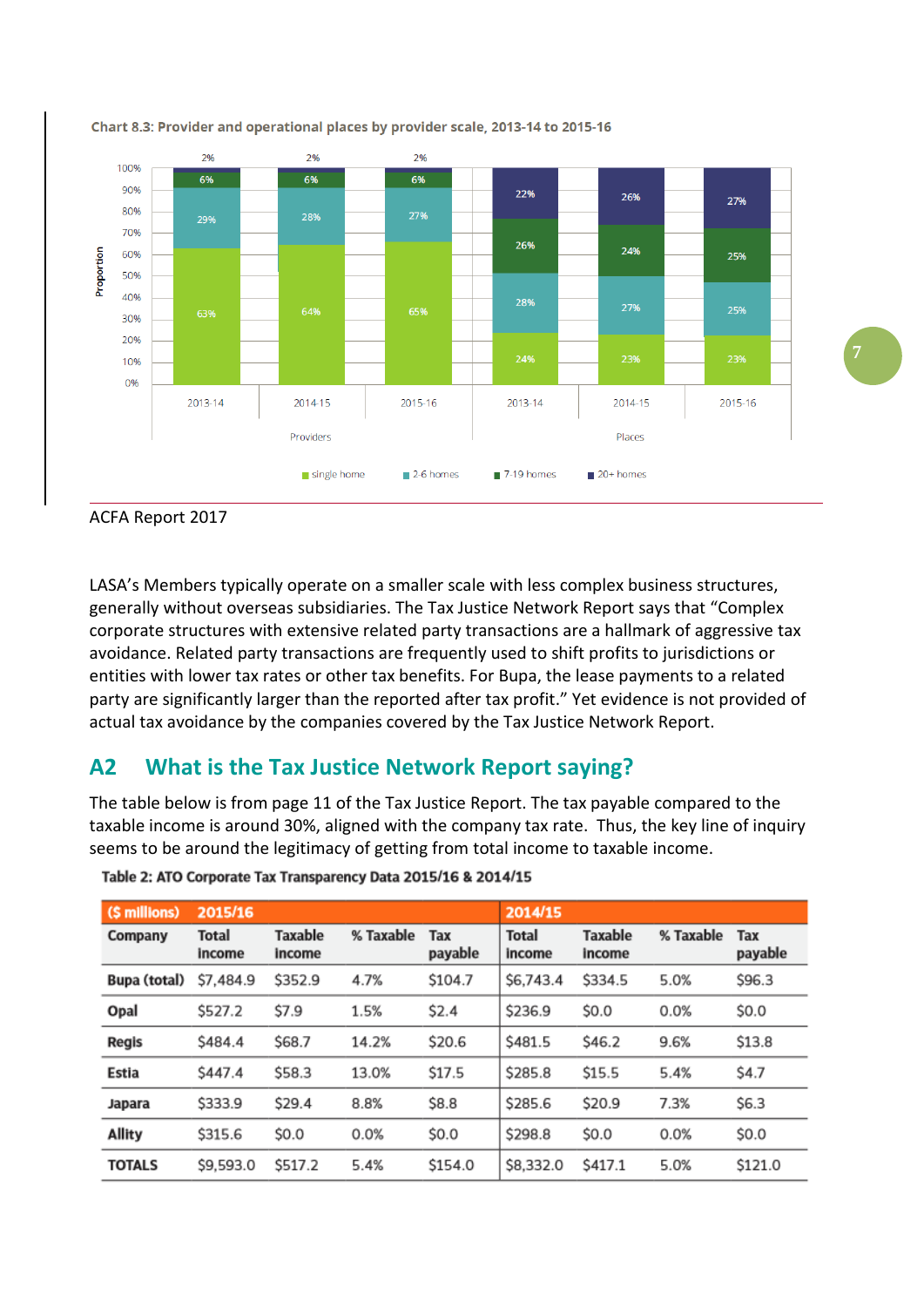A key argument in the report is for greater transparency based on the high level of public funding. The key recommendation is for companies that receive > \$10 m in taxpayer subsidies to file complete audited annual financial statements (including trust transactions) and not be eligible for Reduced Disclosure Requirements. The Network supports current reform measures – Multinational Anti-Avoidance Law and the Opposition policy of minimum taxation of discretionary trusts.

The Tax Justice Network is focused on corporate structuring and how it affects taxes. It notes "Companies can use various accounting methods to avoid paying tax. One method is when a company links (staples) two or more businesses (securities) they own together, each security is treated separately for tax purposes to reduce the amount of tax the company has to pay. Aged care companies are known to use this method as well as other tax avoiding practices. Another practice is by "renting" their aged care homes from themselves (one security rents to another) or by providing loans between securities and shareholders".

## **A3 Observations on profit and tax**

The Tax Justice Network Report found that in 2015-16, the six largest for-profit aged care providers, including BUPA, Opal Aged Care, Regis Healthcare, Estia Health, Japara and Allity, received over \$2.17 billion in government subsidies, made after-tax profits of \$210 million and paid around \$154 million in tax.

As noted above, the tax paid in the above table is aligned with the company tax rate. Company tax is payable on taxable income not gross income.

LASA sought consultant advice in preparing this submission. LASA notes that StewartBrown will be making a submission to this Inquiry and LASA considers that its analysis brings a balanced, professional accounting view to the issues raised by the Tax Justice Network.

The Tax Justice Network makes linkages between revenue and tax payable. However, it is important to recognise that the Tax Justice Network Report relies solely on publicly available information in relation to the companies and identifies no evidence of tax avoidance. Rather, it infers that the scale of revenues and complexity of corporate structures implies improper dealings.

The companies quoted in the table have very low taxable incomes relative to their income and capital investment. As an example, the Estia 2016-17 annual report shows that in 2015-16 and 2016-17 the total assets of the company were \$1.8 billion. In 2016-17 the company recorded a net profit after tax of \$40.7 million. A common financial ratio is EBITDA return on assets (EBITDA / total assets). For Estia in 2016-17 EDBITDA was \$86.4 million, producing an EBITDA return on assets of a modest 4.8%[5](#page-7-0). According to the 2016-17 Woolworths annual report, its EBITDA / total assets was 23.[6](#page-7-1)%<sup>6</sup>. Fair financial returns are critical to encourage private sector investment in aged care to meet the growing demand for aged care. If fair returns cannot be made, then there is a high opportunity cost of investing in aged care, compared to other business opportunities.

<span id="page-7-0"></span> <sup>5</sup> <http://www.estiahealth.com.au/assets/media/files/Estia%20Health%20Annual%20Report%20FY17.pdf>

<span id="page-7-1"></span><sup>6</sup> [https://www.woolworthsgroup.com.au/icms\\_docs/188795\\_annual-report-2017.pdf](https://www.woolworthsgroup.com.au/icms_docs/188795_annual-report-2017.pdf)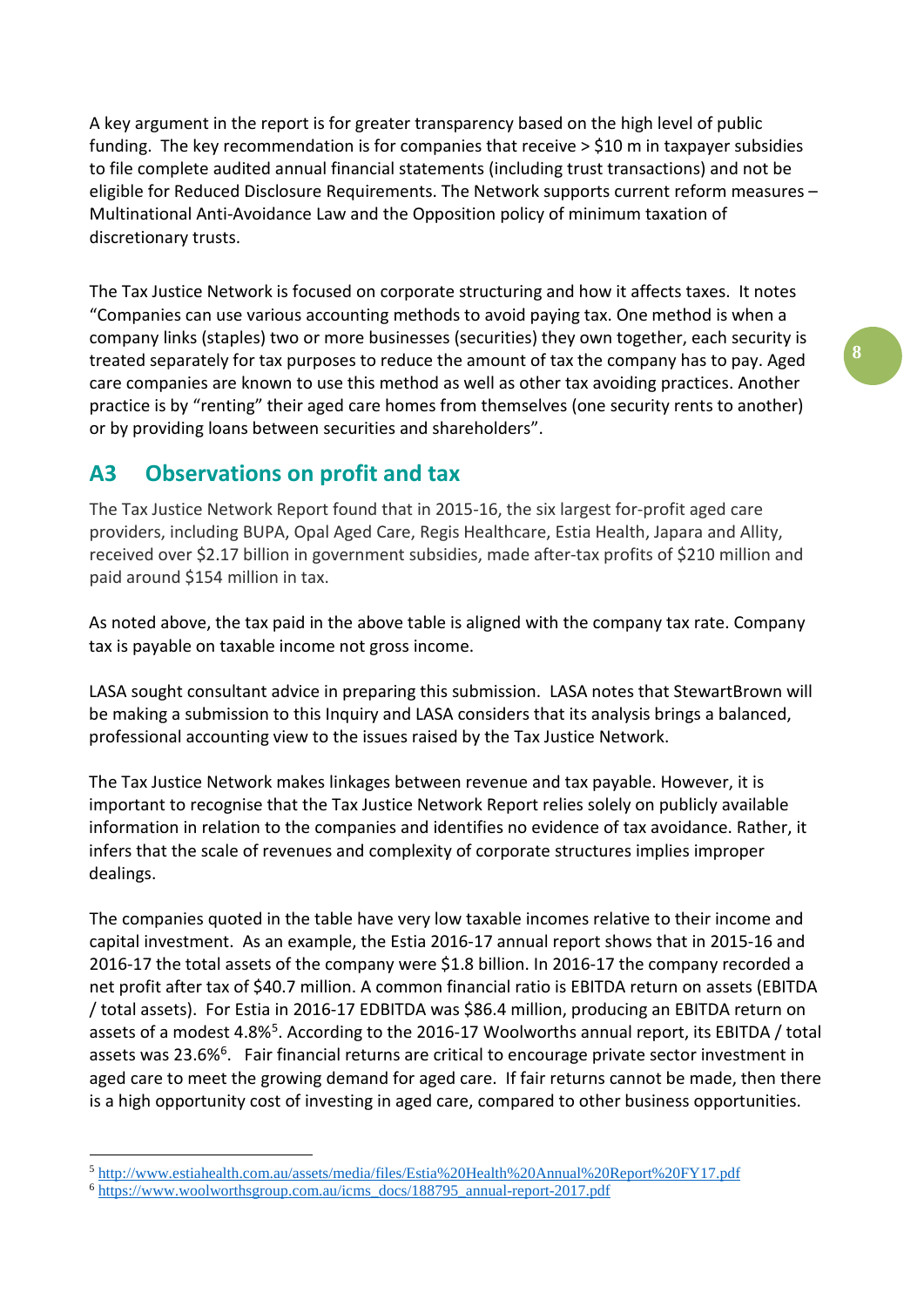StewartBrown has undertaken some analysis of Return on Assets Employed (ROA) for the sector generally. The ROA for 2015-16 was approximately 1.7%, and this declined to approximately 1.2% for 2016-17, with a forecast of around 0.5% for 2017-18. This is hardly a viable return for aged care provider organisations and supports LASA's urgent call for a sustainable funding strategy for residential aged care.

The table quoted taxation from 2015-16 and 2014-15. As outlined later in this Section, residential aged care providers have been under increasing pressure due to cuts to the Aged Care Funding Instrument (including an indexation freeze over 2017-18), while facing rising costs in areas such as wages and energy. Outcomes for 2016-17 and 2017-18 will likely be different to what is shown in the table.

A key source of information on the sector is the Aged Care Financing Authority's (ACFA) annual reports on sector performance. ACFA's fifth annual report was issued in July 2017 and related to the 2016 fiscal year. This states that total profit for the sector was \$1.1 billion, including \$1.3 billion of 'other' income which suggests that operating profit is dependent upon 'other' income, as in previous years

The ACFA report makes specific mention of the inclusion of other (non-operating) income in the financial results with the observation that the overall profitability is dependent upon the other income.

For the purposes of this analysis other income includes the following items:-

- Interest income
- Investment income
- Trust distributions
- Donations and bequests
- Fundraising
- Capital grants
- Gains on sale of assets (property, plant and equipment; investment property; financial assets)
- Revaluation increases
- Insurance claims
- Other non-operating income

Similarly, non-operating expenditure (included in the ACFA financial results) includes:-

- Loss on sale of assets
- Revaluation decrements
- Interest expense (on borrowings)
- Other non-operating expenses

The difficulty in including "other income" (and similarly non-operating expenses) is that the treatment differs amongst providers, with many providers not allocating such income or expense to the residential operations, and others using an arbitrary allocation.

When assessing the true operational performance for the residential care segment, a strong argument can be supported that the inclusion of such income and expenses distorts the real financial analysis as this income/expenditure is variable from period to period (e.g. revaluations,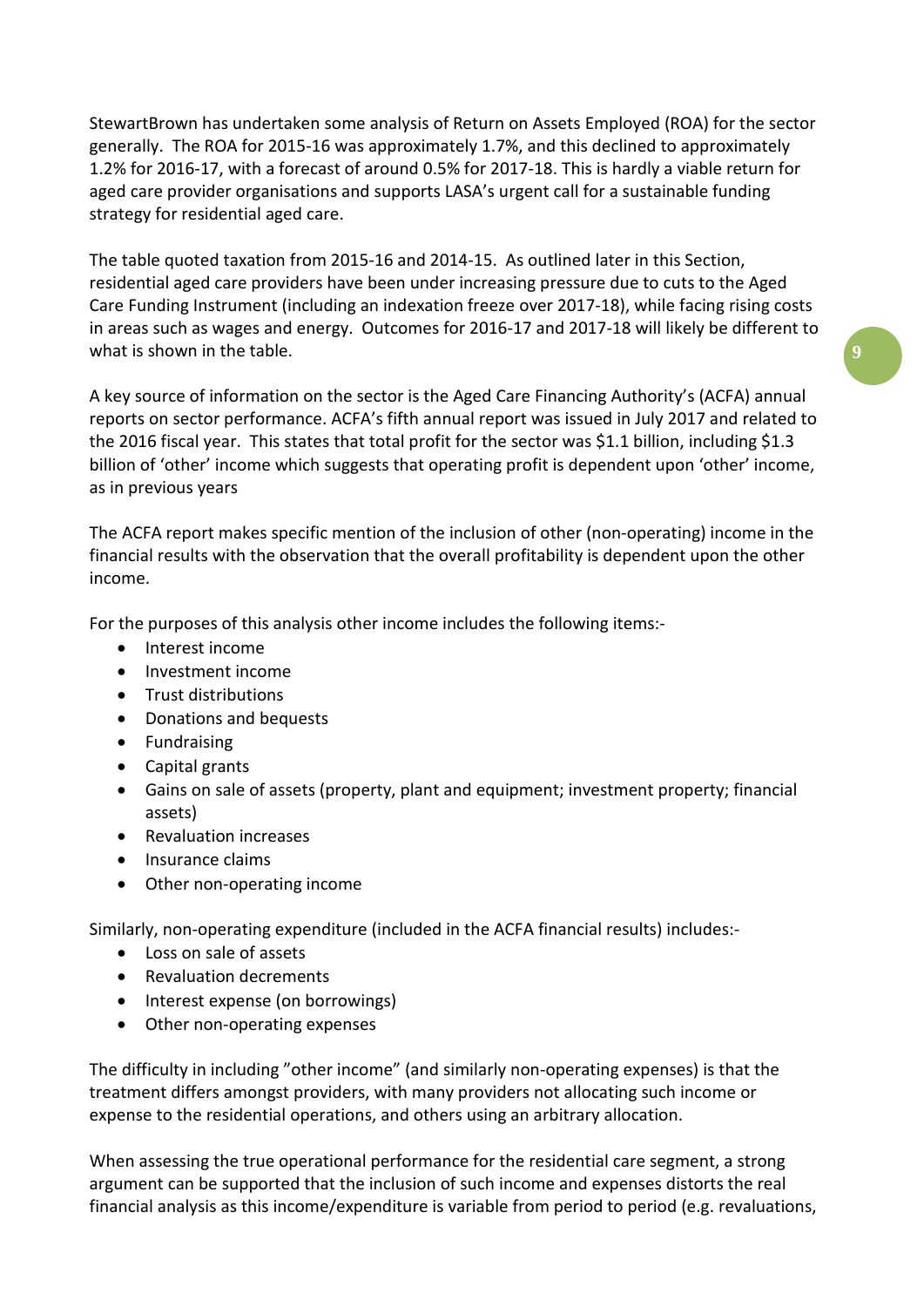donations and bequests, gains on sale of assets) and often not related to operating performance.

#### **Recent StewartBrown analysis is that 41% of residential aged care facilities were making a financial loss at December 2017[7](#page-9-0) compared with 31% in 2015-16. [8](#page-9-1) This is a critical issue.**

Funding cuts by successive Governments to residential aged care services, combined with rising operating costs and the growing acuity and complexity of residents' needs, is impacting financial performance.

With the ability for residential providers to derive additional revenues from consumers constrained by Government regulation financial pressures translate to cost cutting and reductions in investment.

In the 2017 Report, ACFA noted that the changes to the Aged Care Funding Instrument (ACFI) to date are being reflected in marginally reduced financial results as at March 2017, and that results may decline further as the full effect of the ACFI changes and indexation pauses take effect. However, the impact of these changes will not be apparent until the 2018 annual report and beyond.

The ACFA Report<sup>[9](#page-9-2)</sup> released in 2017 has some other important information. Residential care providers generated revenue of \$17.4 billion in 2015-16, equating to **\$263.92 per resident per day**. Total expenses were \$16.3 billion equating to **\$247.58 per resident per day.** That is 94% of revenue was expended.

Residents also contributed around \$4.5 billion toward their living expenses, care and accommodation (excluding accommodation deposits).

## **A4 Further analysis**

Some additional observations from our for-profit Members and consultant advisers covering key elements of the Tax Justice Network Report follow.

#### **Trusts**

The Tax Justice Network Report notes 2017 Australian Labor Party (ALP) plans to "introduce a standard minimum 30 per cent tax rate for discretionary trust distributions". The policy acknowledges that individuals and businesses "use trusts for a range of legitimate reasons", but "in some cases, trusts are used solely for tax minimisation." The ALP argues that a new minimum 30% "tax rate on distributions will make sure discretionary trusts cannot be used as a vehicle for aggressive tax minimization.

 <sup>7</sup> <http://www.stewartbrown.com.au/news-articles/26-aged-care/150-december-2017-aged-care-benchmark-sector-reports-released>

<span id="page-9-1"></span><span id="page-9-0"></span><sup>8</sup> Aged Care Financing Authority Report 2015/2016: https://agedcare.health.gov.au/aged-care-reform/aged-care-financing-authority

<span id="page-9-2"></span><sup>9</sup> [https://agedcare.health.gov.au/reform/aged-care-financing-authority/2017-report-on-the-funding-and-financing-of](https://agedcare.health.gov.au/reform/aged-care-financing-authority/2017-report-on-the-funding-and-financing-of-the-aged-care-industry)[the-aged-care-industry](https://agedcare.health.gov.au/reform/aged-care-financing-authority/2017-report-on-the-funding-and-financing-of-the-aged-care-industry)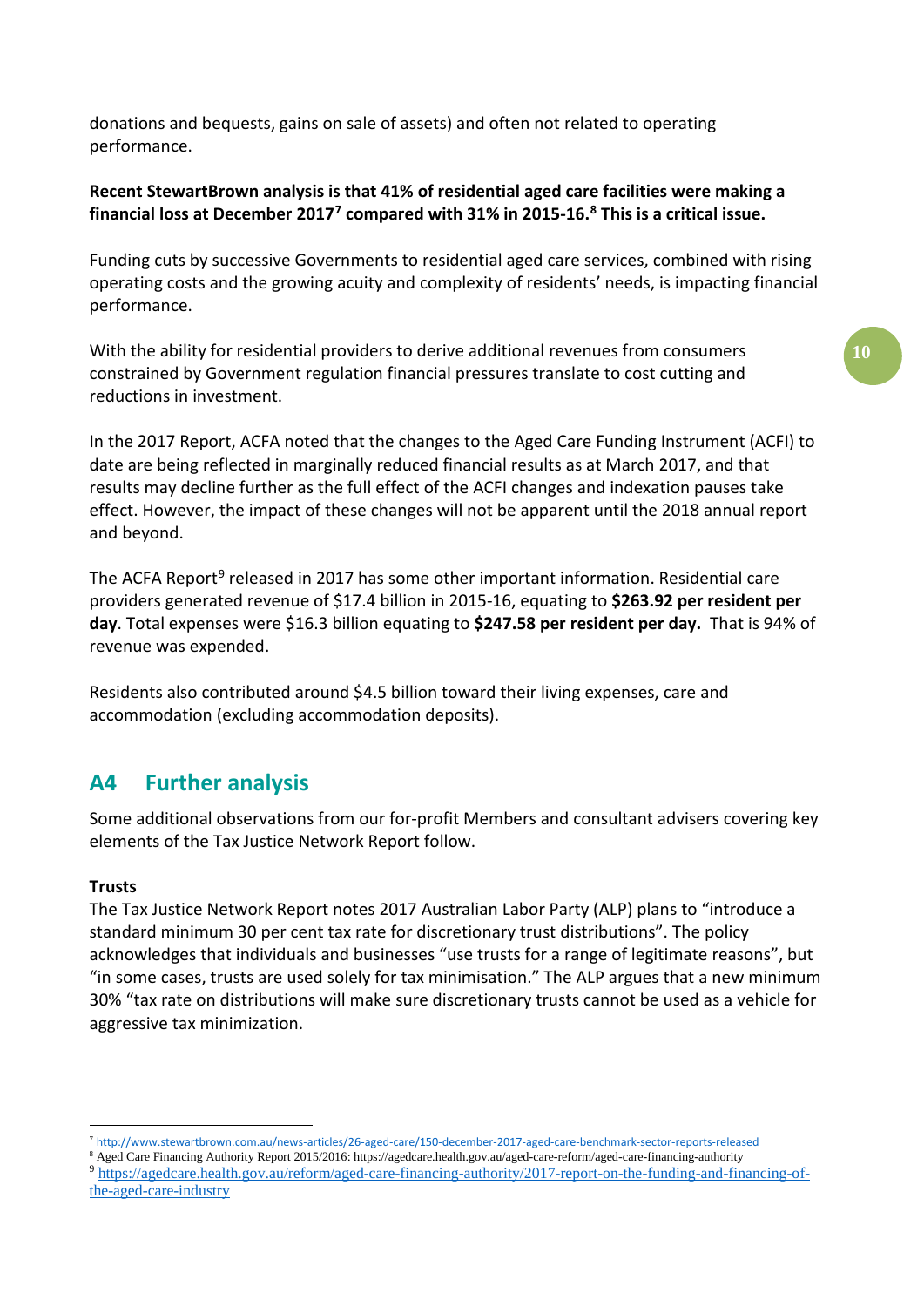While some residential aged care providers make use of trusts, it is LASA's position that trusts are a preferred vehicle in small business to protect assets and allow flexibility to distribute income. Trusts need to distribute their profits which are taxed and if profits are not distributed they are taxed at the top marginal rate.

If there is a proposed change in trust taxation arrangements as a result of a change in Government, LASA would make an appropriate submission on this matter. Also, refer to section BC2 on probity.

#### **Business structures**

It is not uncommon for operators to structure their business so that the operating business is separate to the property side business for residential aged care, given the different considerations in these two business categories

Stapled securities are a legitimate business structure, recognised by the Australian Taxation Office  $(ATO)<sup>10</sup>$  $(ATO)<sup>10</sup>$  $(ATO)<sup>10</sup>$ :

Stapled securities are created when two or more different securities are legally bound together so that they can't be sold separately. Many types of securities can be stapled together. For example, many property trusts have their units stapled to the shares of companies with which they are closely associated.

Although the stapled security must be dealt with as a whole, the individual securities that are stapled are treated separately for tax purposes. For example, if a share in a company and a unit in a unit trust are stapled:

- o the owner continues to include dividends from the company and trust distributions from the trust separately in their income tax return
- $\circ$  the share is a separate capital gains tax (CGT) asset from the unit, so capital gains and losses are determined separately for each asset.

<span id="page-10-0"></span> <sup>10</sup> <https://www.ato.gov.au/general/capital-gains-tax/shares,-units-and-similar-investments/stapled-securities/>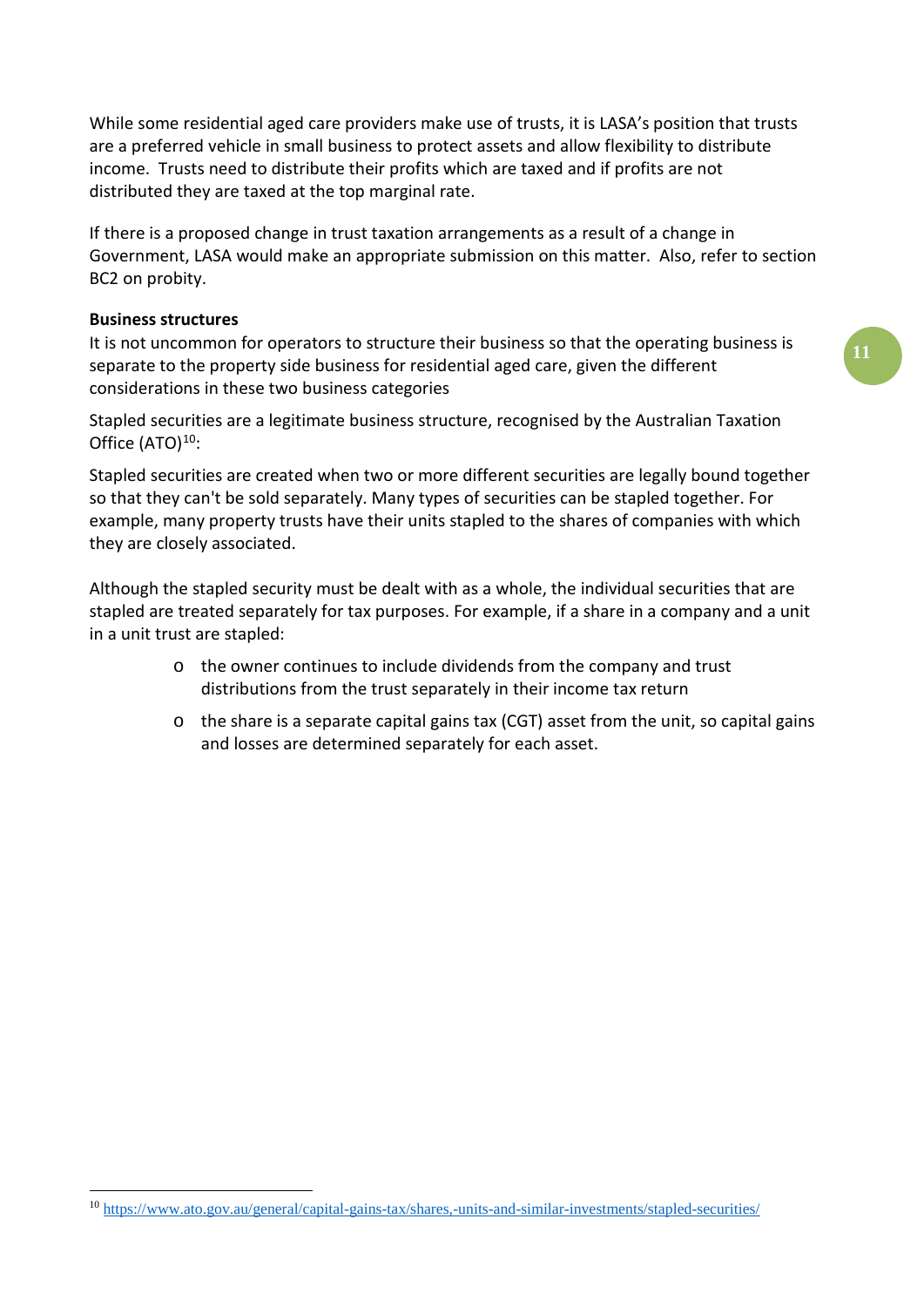In March 2018 the Australian Government released*, Stapled Structures, Details of Integrity*  Package.<sup>[11](#page-11-0)</sup> Differential tax rates were examined. As a result, changes are being made on 1 July 2018, with further changes from 1 July 2019. Companies will need to comply with all relevant provisions. However, some arrangements in existence at the date of government announcement of this package will have access to a seven year transition period instead of making changes at 1 July 2019.

LASA asserts that the issue of stapled securities is being dealt with.

#### **Multinational Anti-Avoidance Law**

In March 2018, the Government also introduced legislation to extend the reach of its successful Multinational Anti-Avoidance Law (MAAL). The Treasury's consultation paper on proposed amendments to the legislation stated that "MAAL took effect from 1 January 2016 and prevents multinationals from escaping Australian tax by using artificial or contrived arrangements to avoid having a taxable presence in Australia.

This new legislation will strengthen the integrity of the MAAL by preventing large multinationals from using foreign trusts and partnerships in corporate structures to avoid the application of the MAAL. This will ensure that the MAAL will continue to operate as intended. The proposed amendment "ensures that the application of the multinational anti-avoidance law cannot be avoided by interposing an Australian trust or partnership between the foreign entity and its Australian customers. Unlike the stapled structure reforms which provide for extended transitional arrangements, this amendment is retrospective to 1 January 2016, the original application date of the MAAL.

The *Treasury Laws Amendment (Tax Integrity and Other Measures) Act 2018* was assented to on 29 March 2018.

LASA would thus argue that the issue of multinational tax avoidance is well understood by the Australian Government and action to reign in tax avoidance has been taken.

#### **Greater transparency in financial reporting**

Principally, the Tax Justice Network is calling for greater reporting transparency, for providers receiving over \$10 million in Commonwealth funds per year, including these providers not being eligible for Reduced Disclosure Requirements.

In June 2010, the Australian Accounting Standards Board (AASB) issued Standards establishing a differential reporting framework consisting of two tiers of reporting requirements for preparing general purpose financial statements (GPFSs) $^{12}$ :

- (a) Tier 1: Australian Accounting Standards; and
- (b) Tier 2: Australian Accounting Standards Reduced Disclosure Requirements (RDR).

<span id="page-11-0"></span> <sup>11</sup> [https://static.treasury.gov.au/uploads/sites/1/2018/03/FINAL\\_Stapled\\_Structures\\_Integrity\\_Package.pdf](https://static.treasury.gov.au/uploads/sites/1/2018/03/FINAL_Stapled_Structures_Integrity_Package.pdf)

<span id="page-11-1"></span><sup>12</sup> <http://www.aasb.gov.au/Work-In-Progress/Reduced-Disclosure-Requirements.aspx>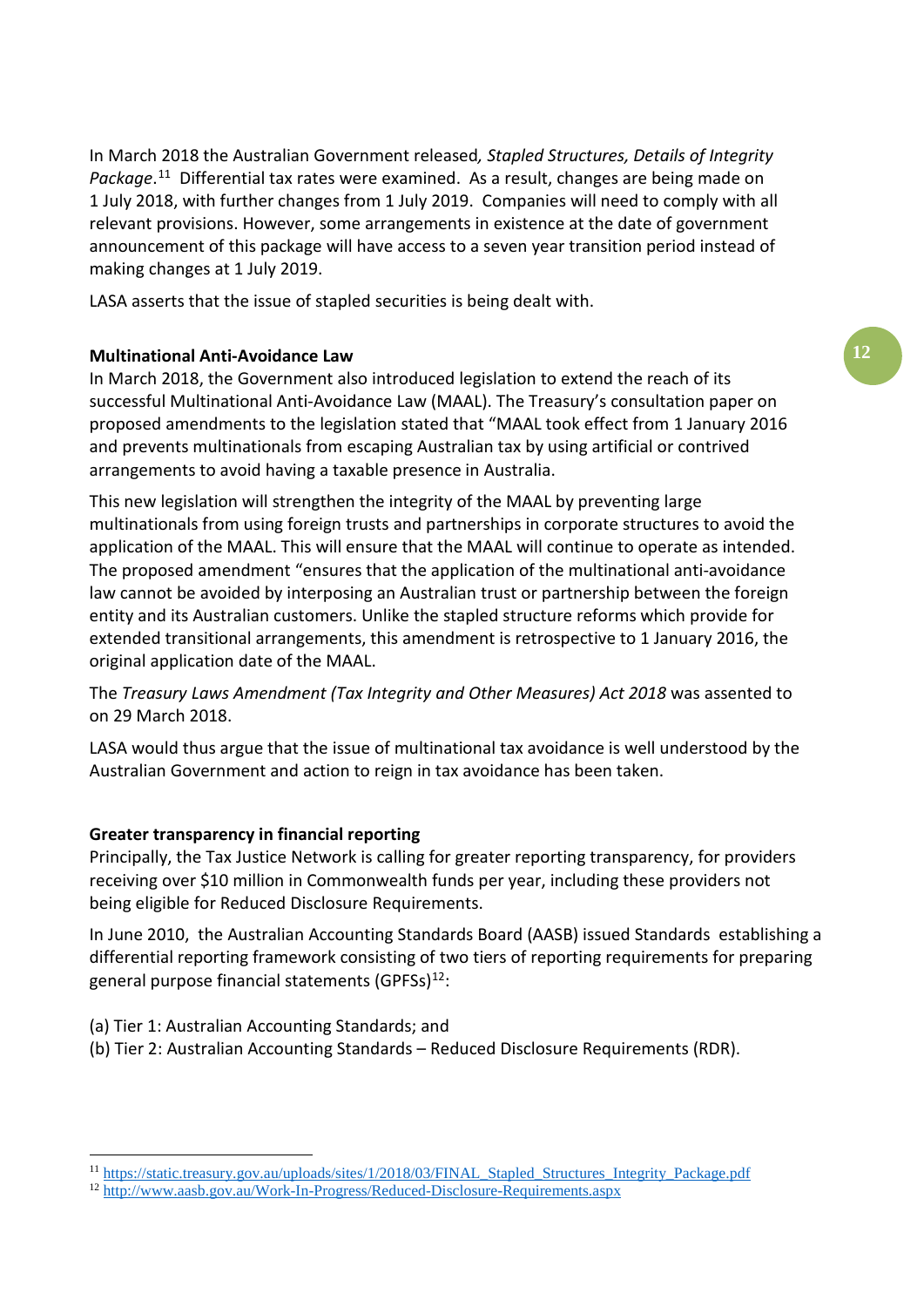Compared with Tier 1, Tier 2 significantly reduces the disclosure burden and the costs of preparing and auditing GPFSs for most entities, whether for-profit or not-for-profit in the private and public sectors.

A major consideration in reporting for residential aged care providers, is 'red tape' and the multiple reports to multiple entities that must be made.

Just in the sphere of financial reporting, it is essential to note that the Department of Health mandates financial reporting for the residential aged care providers who receive subsidies from the Department.

Reporting of relevant financial and nonfinancial information is appropriate and adequate, and currently includes:

- The *Aged Care Act 1997* requires that the residential aged care providers prepare audited General Purpose Financial Reports (GPFR) in accordance with all accounting standards
- The *User Rights Principles 2014* state that the respective GPFR must be made available to all intending or current residents of residential aged care facilities
- The *Fees and Payments Principles 2014 (no. 2)* include four (4) standards that must be adhered by approved provider organisations, namely:-
	- $\triangleright$  Liquidity Standard
	- Records Standard
	- Governance Standard
	- $\triangleright$  Disclosure Standard.

In 2017, to stay in step with generally accepted good corporate governance and best practice, the Australian Government decided to continue the auditing requirement for the Annual Prudential Compliance Statement (APCS). [13](#page-12-0)

This approach adjusts the previous advice to the aged care sector in late 2016 with the announcement of the Aged Care Financial Report (ACFR). The ACFR now involves a single template which consolidates the:

- APCS
- Survey of Aged Care Homes
- Home Care Financial Report
- Short Term Restorative Care Financial Report.

The General Purpose Financial Report (GPFR) stays in its current form as a stand-alone audited report. This report and the independent audited opinion accompanying the APCS must be submitted through the ACFR portal at the same time as the components above.

<span id="page-12-0"></span> <sup>13</sup> [https://agedcare.health.gov.au/programs/residential-care/changes-to-financial-reporting-arrangements-for](https://agedcare.health.gov.au/programs/residential-care/changes-to-financial-reporting-arrangements-for-residential-and-home-care-providers)[residential-and-home-care-providers](https://agedcare.health.gov.au/programs/residential-care/changes-to-financial-reporting-arrangements-for-residential-and-home-care-providers)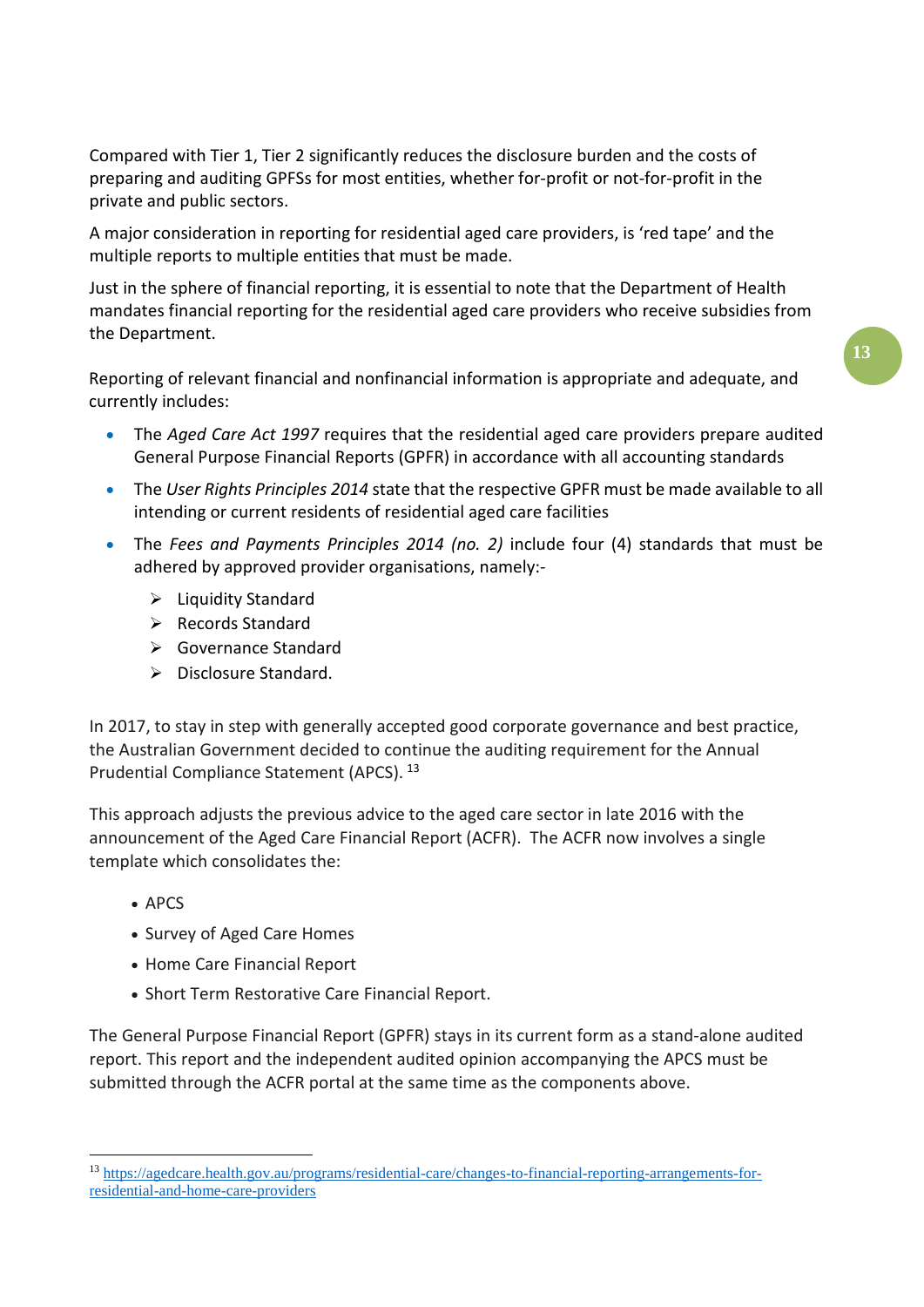Additional financial reporting, should not be considered outside the context of a review of the overall reporting requirements for the residential aged care sector, noting that overall requirements are already onerous. Inefficient and onerous reporting, only adds to the administrative costs of aged care, whereas some of these costs could be better directed to funding direct care.

#### **Conclusion**

Overall, the ATO, the Australian Competition and Consumer Commission (ACCC) and the Australian Securities and Investment Commission (ASIC) provide a suitable regulatory framework to deal with business practices in the for-profit sector. As noted, for the aged care sector, there is also the reporting to the Department of Health and ACFA is the appropriate body to review and advise on the financing of aged care.

**Term of reference b) the associated impacts on the quality of service delivery, the sustainability of the sector, or value for money for government;**

**Term of Reference c) the adequacy of accountability and probity mechanisms for the expenditure of taxpayer money**

## **BC1 Aged care quality and accountability**

LASA does not view that any of the Tax Justice Network analysis provides a coherent systematic link between the tax issues it raises and the quality of services. The Report notes that Opal has attracted attention for quality issues and that Opal has adopted reduced disclosure requirements. But, a causal link between the two issues has not been established.

LASA stresses that there has been significant recent review of the quality of residential aged care with the Carnell Paterson inquiry reporting in 2017, and the Government responding to these recommendations this year. The Zimmerman Inquiry (House of Representatives) is examining similar quality considerations. LASA has made submissions to these inquiries and has undertaken detailed analysis of plans for continuous improvements in residential aged care quality. In the main, these steps are entirely separate to questions of taxation which are principally the remit of the Australian Taxation Office.

Further, Section BC3 outlines the need for a sustainable funding strategy for aged care, and shows that this is an entirely separate issue to consideration of taxation strategies.

Aged care, and in particular, residential aged care, is a highly regulated and accountable industry. The Accreditation Standards are detailed in the [Quality of Care Principles 2014.](http://www.comlaw.gov.au/Details/F2014L00830)

There are four Standards:

Standard one: Management systems, staffing and organisational development Standard two: Health and personal care Standard three: Care recipient lifestyle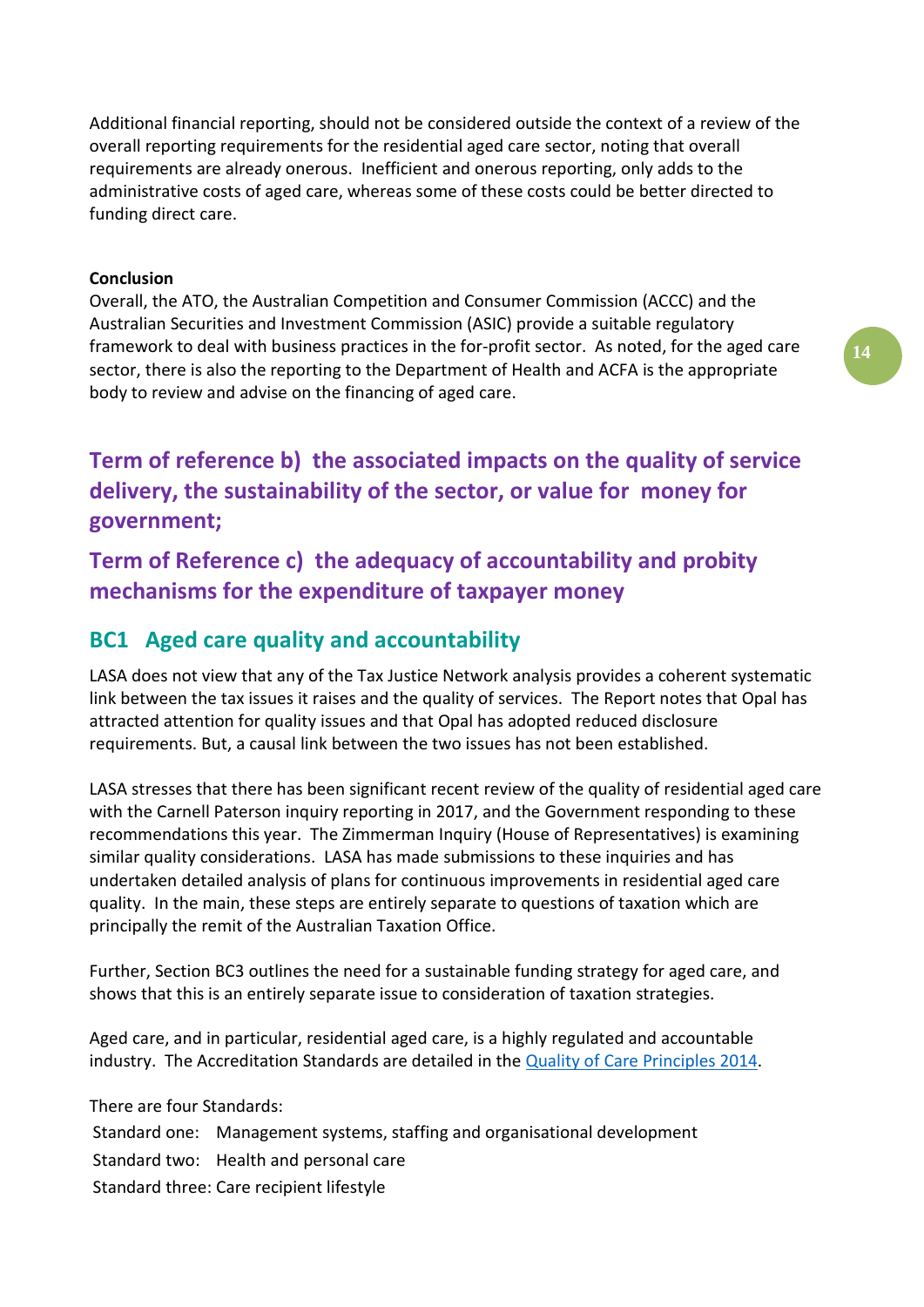Standard four: Physical environment and safe systems

Each Standard consists of a principle and a number of expected outcomes. Standard one also has an 'intention' which indicates it acts as the umbrella for the other three Standards.

There are 44 expected outcomes across the four Standards. Homes must comply with all 44 expected outcomes at all times. Residential aged care providers are assessed against these standards via unannounced visits and by accreditation and reaccreditation processes.

There are key steps underway to further raise quality and accountability. The Government will establish an *Aged Care Quality and Safety Commission* from 1<sup>st</sup> January 2019. The Commission brings together the functions of the Aged Care Quality Agency, the Aged Care Complaints Commissioner and from 1 January 2020, the aged care regulatory functions of the Department of Health. The one stop shop is intended to ensure older Australians and their families have a single point of contact to raise concerns and ask questions about their aged care and to know the new function is empowered to make changes.

In addition, the Australian Aged Care Quality Agency is working with consumers, providers and other key stakeholders to develop guidance material for the draft single set of quality standards (Aged Care Quality Standards). The new Aged Care Quality Standards, developed by the Department of Health, will be legislated from July 2018, subject to Government agreement and parliamentary processes, with a 12-month transition period until July 2019.

## **BC2 Current developments on probity**

Financial reporting considerations and accountability for subsidies for residential aged care has been covered in Section A4.

In addition to the current control on the industry and further continuous improvements in quality outlined in section above, the 2018-19 Budget included a measure regarding probity for residential aged care:

- *\$4.8 million for the Government over 4 year[s14](#page-14-0)* to strengthen standards and guarantees for refundable accommodation deposits in residential aged care. This includes:
	- o Introducing a compulsory retrospective levy on residential aged care service providers where defaults exceed \$3 million in any fiscal year
	- o Developing stronger prudential standards applied to accommodation payments held by residential service providers
	- o Raising the Government's prudential regulatory capability to better protect the growing pool of accommodation payments.

<span id="page-14-0"></span><sup>&</sup>lt;sup>14</sup> Note that is a separate section of the Budget communications it says \$8.6 million over 4 years to improve management of prudential risk in aged care including through the introduction of a levy to secure accommodation bonds.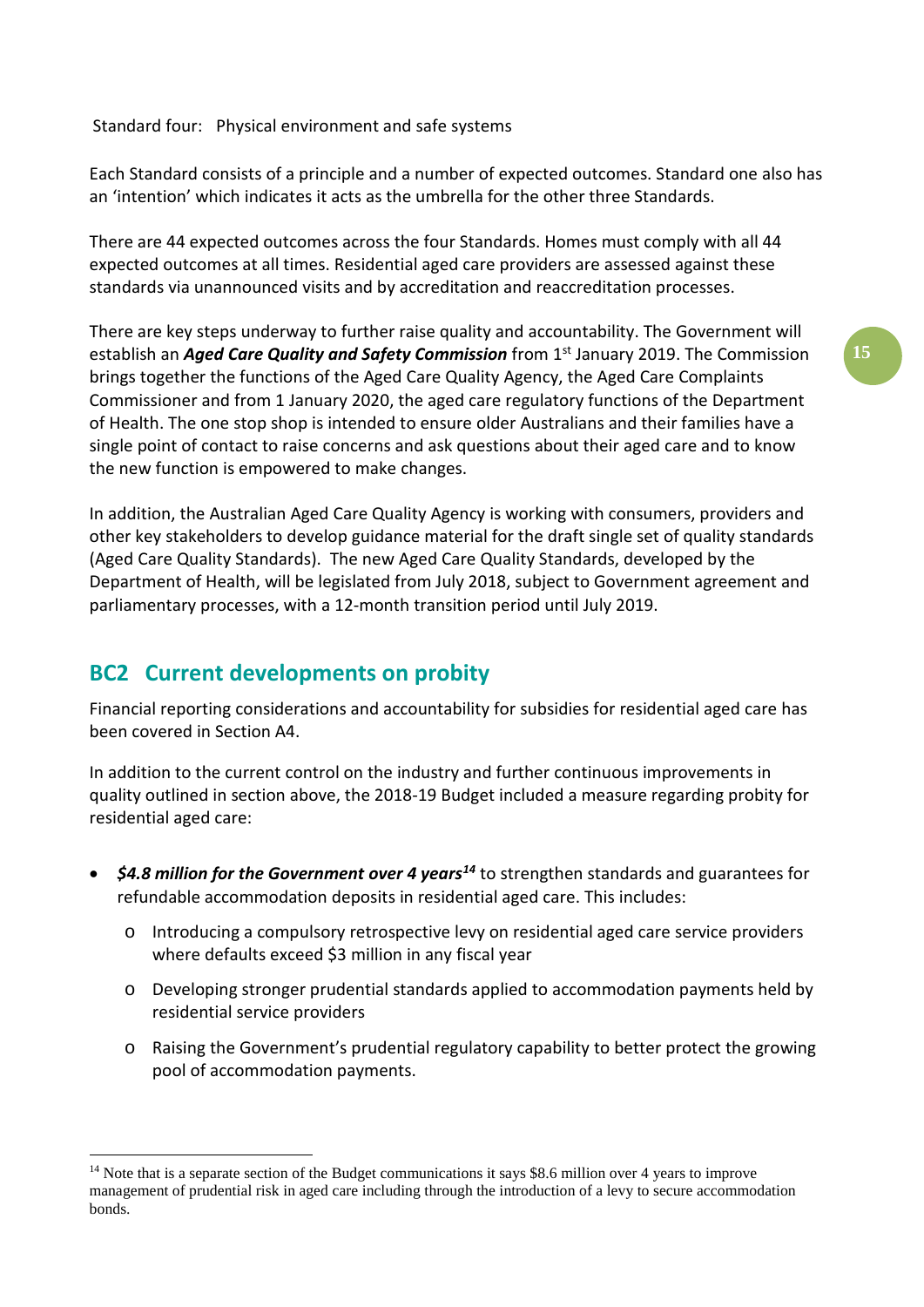This is informed by both a Tune Report recommendation (# 21) and Ernst and Young recommendations on probity improvements for residential aged care. It is not known the extent to which the Government will adopt the Ernst and Young recommendations. LASA has made a submission on these recommendations which is attached and includes our Members' concerns about any changes to trusts.

# **BC3 A sustainable funding strategy for aged care is needed**

David Tune's Report on the Legislated Review of the Living Longer Living Better (LLLB) reforms, was released in September 2017. This includes some important observations and recommendations on sector financial sustainability.

Most notably the report states the following:

- Meeting projected future demand will need additional investment by government beyond that currently planned
- Current planning mechanisms are not going to deliver sufficient services in the long term
- A key issue is how increased demand will be financed and the costs shared.

Analysis by independent industry analyst StewartBrown shows that 41% of residential aged care facilities were making a loss at December 2017<sup>[15](#page-15-0)</sup> compared with 31% in 2015-[16](#page-15-1)<sup>16</sup> - and the situation is predicted to get even worse.

The 2018-19 Budget provided funding support, especially for home care, and touched on some Tune recommendations, but LASA has argued that the Government needs to respond to the Tune Report in full. Further, the aged care sector needs a long-term, stable and sustainable funding strategy to ensure Australia has an accessible, affordable, quality aged care system.

While overall Government subsidies in residential aged care are growing year on year, this is largely addressing the increasing number of care recipients being cared for, as opposed to the actual complexity and acuity of individual person-centred care needs.

In particular, the Aged Care Funding Instrument (ACFI) allocates a fixed pool of funds to defined domains, based on a medical–disability model, which is not suitably responsive to the everchanging acuity of needs of residents in care.

#### **When looking at residential aged care, key gaps not addressed by the 2018-19 Budget are:**

- Short-term funding relief for all residential aged care providers set at roughly 3 per cent of residential aged care ACFI funding, amounting to around \$350 million per annum.
- An increase in the regional, rural and remote viability supplement to ensure ongoing provision of services in regional settings.
- Fair indexation, especially noting the new increase to the minimum wage of 3.5% from 1 July 2018.

<span id="page-15-0"></span> <sup>15</sup> <http://www.stewartbrown.com.au/news-articles/26-aged-care/150-december-2017-aged-care-benchmark-sector-reports-released>

<span id="page-15-1"></span><sup>16</sup> Aged Care Financing Authority Report 2015/2016: https://agedcare.health.gov.au/aged-care-reform/aged-care-financing-authority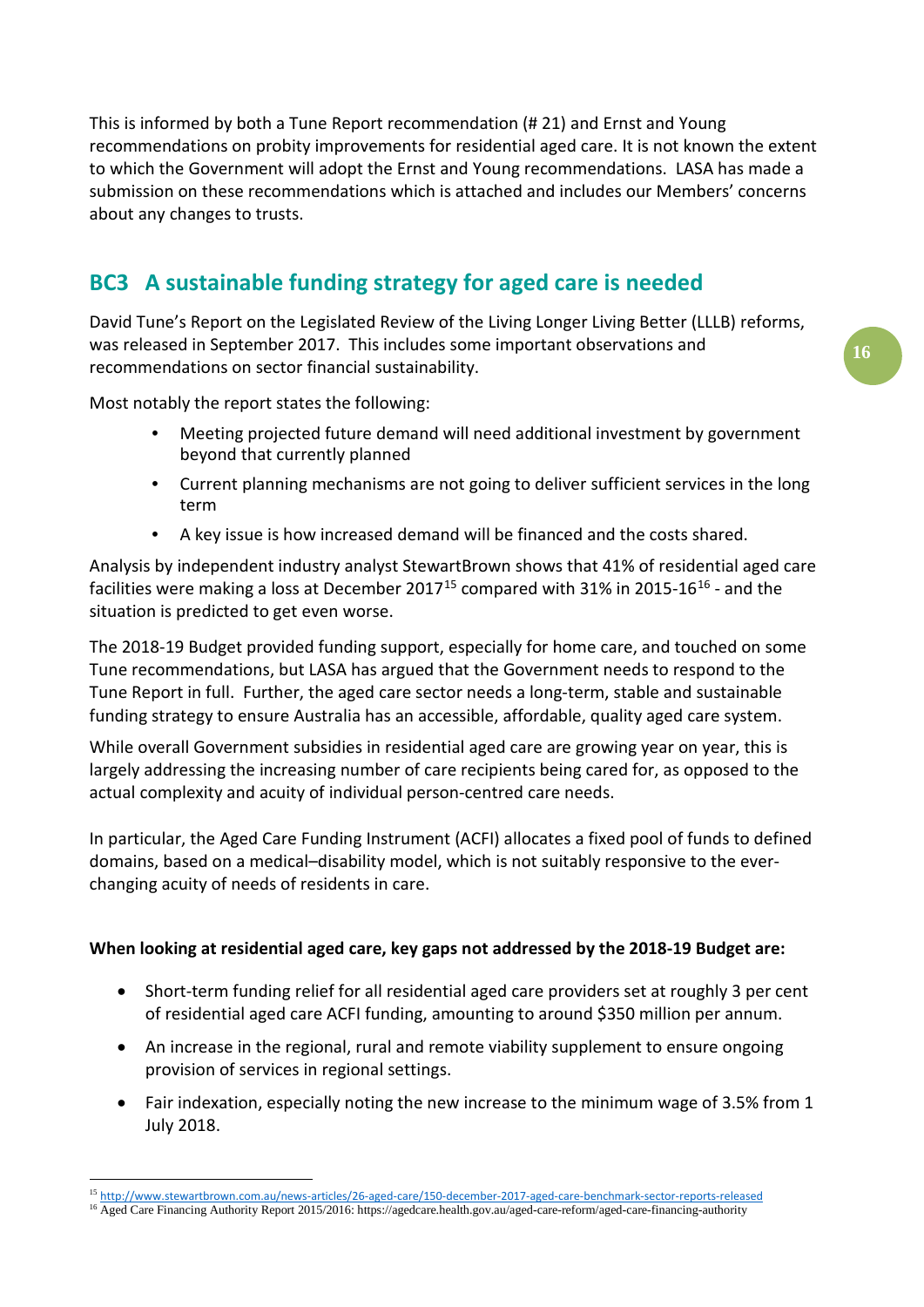- Adjusting upwards the current threshold value (\$162 K) of the family home in residential aged care means testing calculations (Tune #13)
- Increasing the maximum accommodation (bond) payment to \$750 K (or equivalent daily payment) and implementing an automatic link between future maximum accommodation payment levels and median house prices, with possible adjustments to this for regional areas where local property values may not reflect the level of investment required (Tune #19).
- Allowing residential care providers to charge a higher basic daily fee to non-low means residents (Tune #14 (b) $17$ )
- Reviewing annual caps for means tested fees in residential care and abolishing lifetime caps for these fees (Tune #15)

It is against this backdrop that any financial analysis of the industry must be undertaken. For a sustainable aged care funding strategy all the necessary resource levers will need to be investigated including greater consumer contributions for those who can afford it, insurance schemes/Medicare levy changes and private insurance options etc. As part of this, optimal, evidence-based, appropriately funded staffing / care models require consideration, as detailed in the next section.

## **BC4 An integrated approach to workforce issues is needed**

There has been a sustained campaign by unions, especially the Australian Nursing and Midwifery Federation (ANMF) for mandated nurse to client ratios in residential aged care. At times, this has been linked to calls for an increase in the direct care hours per resident.

Capped ACFI funding puts a constraint on increasing staffing levels, especially when indexation has not kept up with wage costs.

Regardless of funding considerations, LASA takes the position that mandated ratios are a blunt and simplistic input control, not aligned to evidence based models of care. This approach could also constrain innovation.

The Productivity Commission has recently re-iterated its view on mandated ratios.<sup>[18](#page-16-1)</sup> In assessing end of life care, the Commission said that support for a more widespread presence of nurses and nurse practitioners in residential age care to lead and coordinate end-of-life care is not an endorsement of broader arguments to increase the stringency of requirements for nursing care in residential aged care. LASA agrees that better resourcing of residential end-of-life care, would increase the quality of outcomes for residents, while also reducing more costly hospital admissions.

<span id="page-16-0"></span> $17$  Tune 14 (b): Allow providers to charge a higher basic daily fee to non-low means residents, with amounts over \$100 to be approved by the Aged Care Pricing Commissioner

<span id="page-16-1"></span><sup>18</sup> [http://www.pc.gov.au/inquiries/completed/human-services/reforms/report/01-human-services](http://www.pc.gov.au/inquiries/completed/human-services/reforms/report/01-human-services-reforms-life.pdf)[reforms-life.pdf](http://www.pc.gov.au/inquiries/completed/human-services/reforms/report/01-human-services-reforms-life.pdf)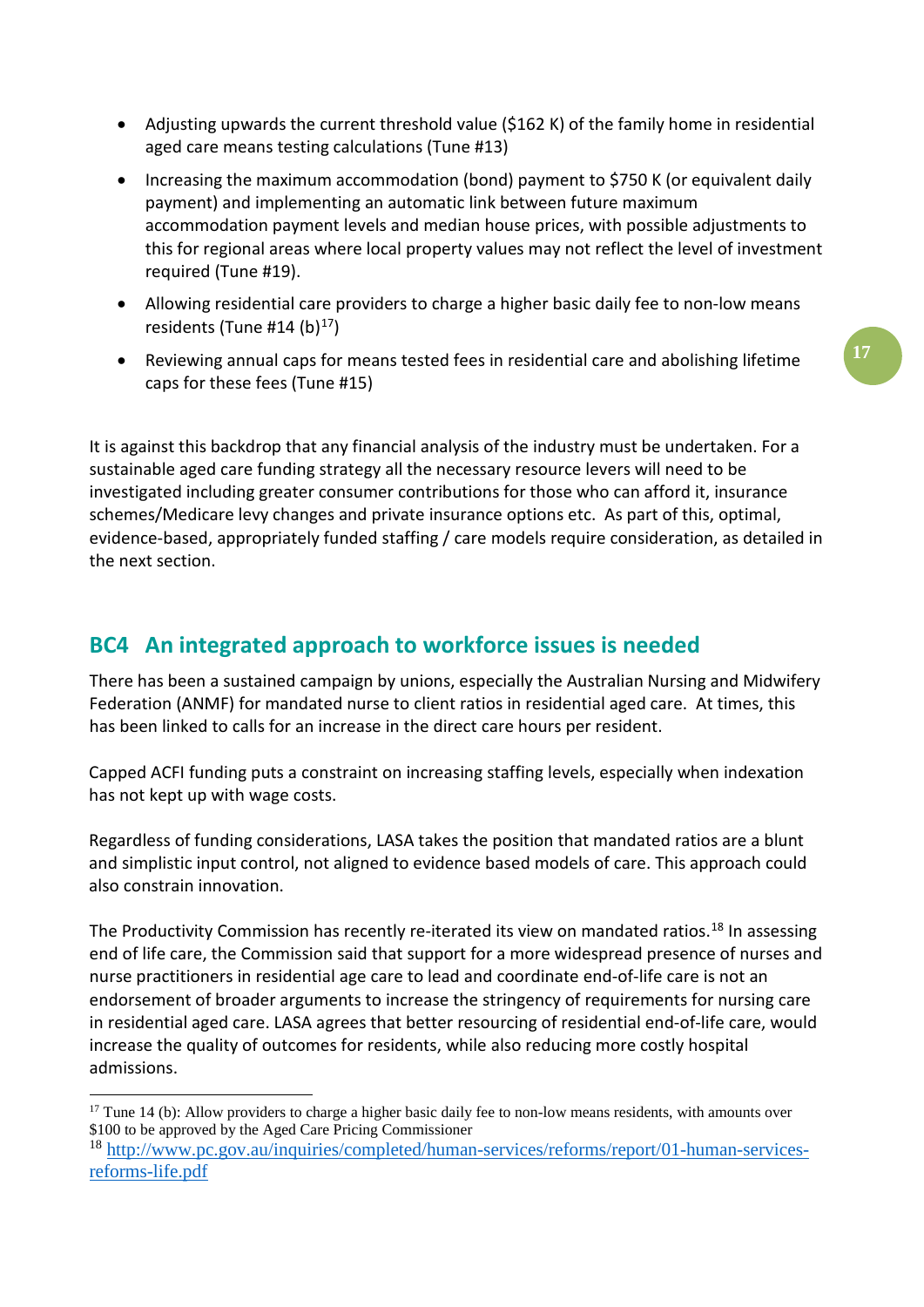But the Commission concluded that "The Commission remains of the view that mandatory staffing ratios are unlikely to be an efficient way to improve the quality of care in aged care (PC 2011a). The absence of ratios and nurse presence requirements within residential aged care facilities (RACFs) allows them to staff flexibly in response to residents' changing needs, and gives them an incentive to invest in innovative models of care or adopt new technologies that could assist care recipients. Imposing ratios or nurse presence requirements would also be at odds with principles of good stewardship (chapter 2), which require governments to focus on outcomes for users, rather than to prescribe processes or inputs".

LASA conducted a literature review on the evidence for staff ratios. This found:

• No evidence exists that confirms that a ratio of registered nurses to residents ensures better quality of care in residential care facilities . Six international reviews of the research literature exploring the link between mix of staff and number of staff in aged care do not deliver a clear answer whether more registered nurses in the staff mix improve quality of care.

LASA sees the way forward as:

- An integrated response to aged care workforce issues, informed by the work of the Aged Care Workforce Strategy Taskforce, Chaired by Professor John Pollaers. LASA has called on the Government to allocate suitable funding to implement workforce reforms. Professor Pollaers' 15 draft strategic actions help to define the likely scope of required workforce reforms including reforming training, defining new career pathways, improved workforce planning, and dealing with salary deficiencies and issues of attraction and retention. LASA will continue to consult its Members on the merits of the individual strategic actions.
- Within this, a strong focus on a better evidence base to drive continuous improvement in aged care. Appropriate and sustainable funding should follow to implement best practice. The new aged care standards under the Single Aged Care Quality Framework are a step forward but as recommended by Professor Pollaers, more research is needed. LASA is aware that Macquarie University is in the early stages of an extensive research project, *CareTrack Aged[19](#page-17-0)*, which will review the extent to which care encounters in residential aged care are delivered in line with evidence-based guidance. LASA believes that research that examines optimized models of care linked to the required outcomes under the aged care standards, should be a priority for the Government and stakeholders.

<span id="page-17-0"></span> <sup>19</sup> <http://aihi.mq.edu.au/project/caretrack-aged>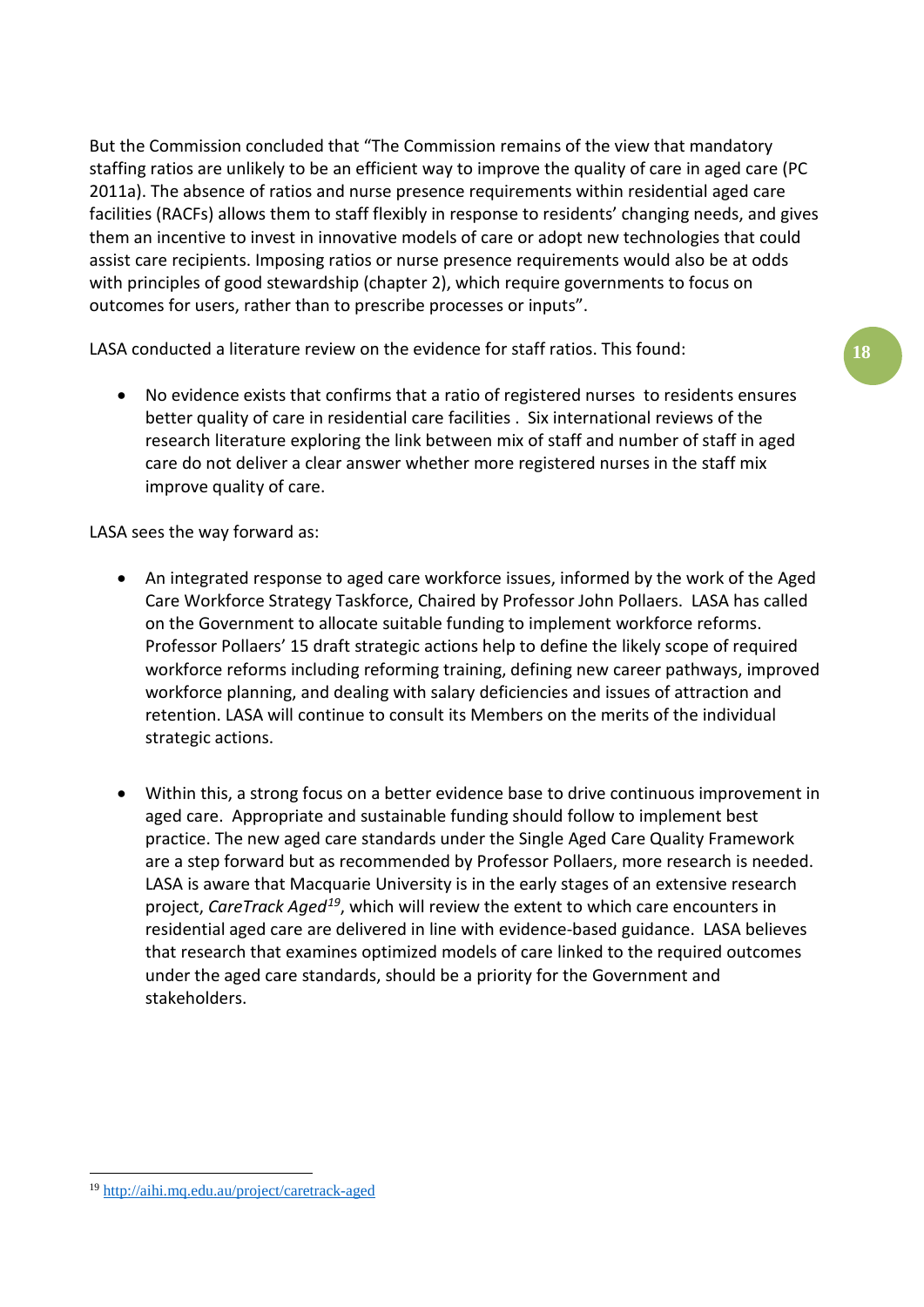# **Term of Reference d) whether current practices meet public expectations; and**

## **D1 The importance of the for-profit sector in aged care**

The 'Living Longer Living Better' reform program that is driving transformation in Australia's age services industry is underpinned by four key principles. These being:

- Ageing in place
- Consumer choice
- Market based competition
- Consumer contributions

The reform agenda's desired future state for Australia's aged care system is one where older Australians have a greater ability to 'age in place'. Older Australians have choice and control over the types of care, support, service and accommodation they need and desire. To meet the needs and desires of older Australians a functional market operates where providers offer a range age services differentiated on price, quality, service mix, innovation and value. And, older Australians contribute to the cost of their care, commensurate with their ability to do so.

For this term of reference, understanding the aged care reform agenda, as well as the observations made under the other terms of reference is relevant.

The Tax Justice Network Report says that: "In Australia, non-profit providers collectively operate a majority of residential aged care beds. However, the market share of large for-profit providers continues to grow rapidly. Likewise, the influence of for-profit providers on shaping government policy and influencing broader trends in the aged care sector has never been greater. Ranked by the number of government allocated residential aged care places (beds) in 2017, the six largest for-profit aged care companies in Australia are; Bupa, Opal, Regis, Estia, Japara, and Allity. Combined, they operate over 20% of all residential aged care beds in the country. These companies continue to expand market share through new developments and acquisitions. These companies are also expanding to provide more retirement living and home care services, which allow access to additional government funding".

It is not clear if an underlying message from the Tax Justice Network is that there is an inherent problem with having for-profit providers in residential aged care. If this is the case, it is at odds with an aged care policy reform agenda that is predicated on as a robust, mixed market approach to delivering consumer directed care and ageing in place outcomes.

The size of the for-profit residential aged care sector is outlined in section A1, with for-profit providers accounting for 35 per cent of providers and 39 per cent of places. The percentage share that the for-profit sector has of beds is relatively stable and does not present any particular problem. It is important to note that for-profit providers are better positioned to grow and meet the increased demand for aged care through their capital raising capability.

Overall, the aged care sector is an essential part of our economy. As part of its economic activities, the aged care sector produces output, employs labour and pays wages, and generates